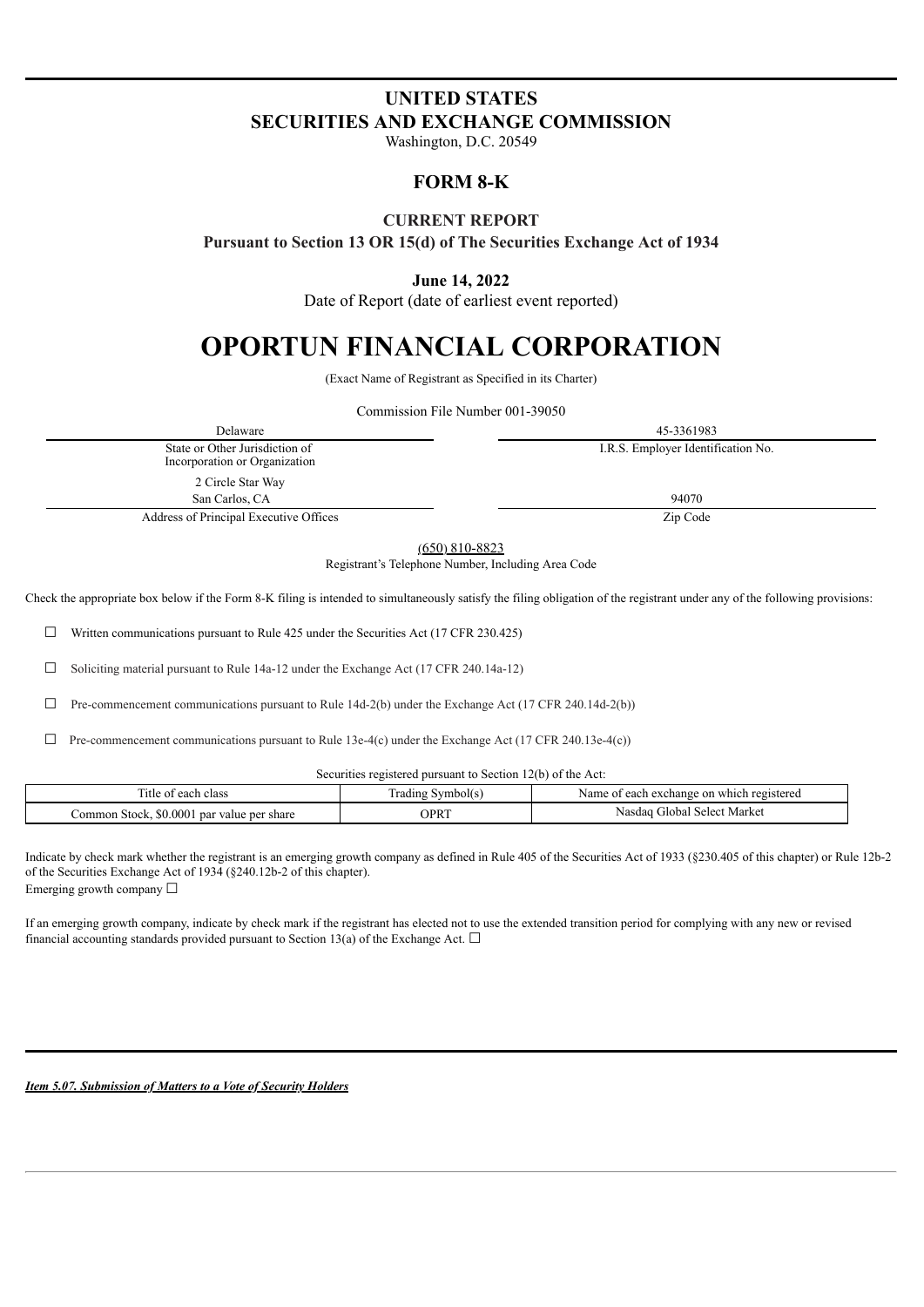On June 14, 2022, Oportun Financial Corporation (the "Company") held its annual meeting of stockholders (the "Annual Meeting"). At the Annual Meeting, the Company's stockholders voted on three proposals, each of which is described in more detail in the Company's definitive proxy statement filed with the Securities and Exchange Commission on April 28, 2022 (the "Proxy Statement"). At the beginning of the Annual Meeting, there were 23,096,824 shares of common stock present at the Annual Meeting in person or by proxy, which represented 70.4% of the voting power of the shares of common stock entitled to vote at the Annual Meeting.

The stockholders of the Company voted on the following proposals at the Annual Meeting:

1. Election of three Class III directors, Carl Pascarella, Raul Vazquez, and R. Neil Williams, each to serve a three-year term, which will expire at the 2025 annual meeting of stockholders, or until his or her successor has been elected and qualified, or until his or her earlier death, resignation or removal.

|                  |            | <b>BROKER NON-</b> |              |  |
|------------------|------------|--------------------|--------------|--|
| Nominees         | FOR        | <b>WITHHELD</b>    | <b>VOTES</b> |  |
| Carl Pascarella  | 15,853,398 | 5.688.809          | 1,554,617    |  |
| Raul Vazquez     | 18,865,572 | 2,676,635          | 1,554,617    |  |
| R. Neil Williams | 16.357.836 | 5,184,371          | 1,554,617    |  |

Based on the votes set forth above, each of the director nominees were duly elected.

2. Ratification of the selection of Deloitte & Touche LLP as the Company's independent registered public accounting firm for the year ending December 31, 2022.

| FOR        | <b>AGAINST</b> | <b>ABSTAIN</b> |  |
|------------|----------------|----------------|--|
| 23,068,327 | 26,272         | 2,225          |  |

Based on the votes set forth above, the selection of Deloitte & Touche LLP as the Company's independent registered public accounting firm for the year ending December 31, 2022.

3. Non-binding advisory resolution to approve the Company's named executive officer compensation, as described in the proxy materials.

| FOR        | <b>AGAINST</b> | ABSTAIN | <b>BROKER NON-</b><br>VOTES |
|------------|----------------|---------|-----------------------------|
| 20,808,056 | 730,880        | 3.271   | 1,554,617                   |

Based on the votes set forth above, the stockholders advised that they were in favor of the Company's named executive officer compensation set forth in the proxy materials.

#### *Item 9.01. Financial Statements and Exhibits*

### **Exhibit Number**

(d) Exhibits 104 Cover Page Interactive Data File embedded within the Inline XBRL document